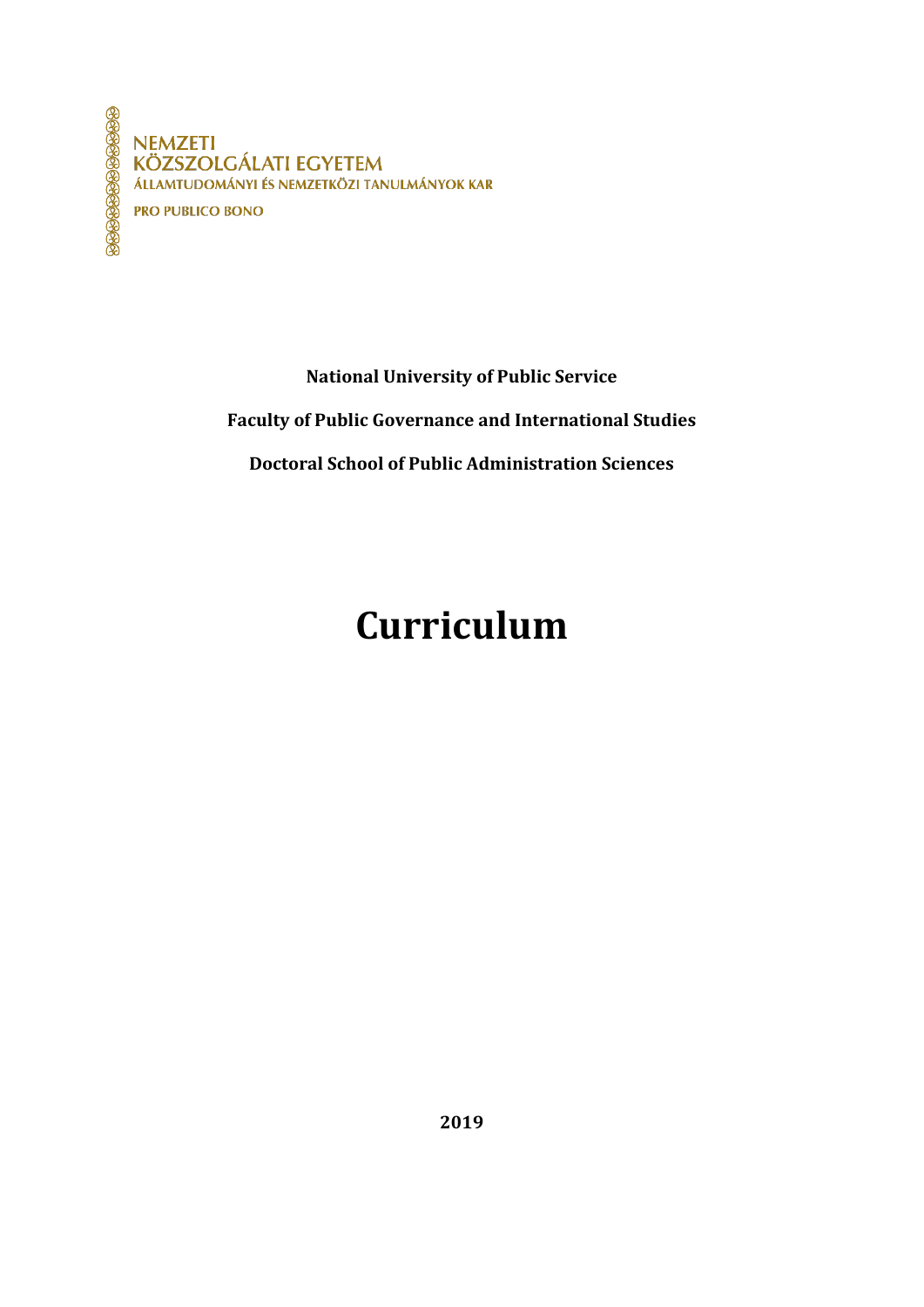# **Content**

| <b>GENERAL REQUIREMENTS</b><br>$\mathbf{1}$                              | 3                |
|--------------------------------------------------------------------------|------------------|
| PHASES OF THE DOCTORATE PROGRAMME<br>$\mathbf{2}$                        | 3                |
| 3<br><b>TRAINING AND RESEARCH PHASE (SEMESTERS 1-4)</b>                  | 3                |
| 3.1<br>General description of the training and research phase            | 3                |
| 3.2<br>Course types                                                      | 3                |
| Semester 1<br>3.3                                                        | $\boldsymbol{4}$ |
| 3.3.1 Academic requirements                                              | $\overline{4}$   |
| 3.3.2 Scientific research                                                | $\overline{4}$   |
| 3.4 Semester 2                                                           | $\overline{4}$   |
| 3.4.1 Academic requirements                                              | 4                |
| 3.4.2 Scientific research                                                | $\overline{4}$   |
| 3.5 Semester 3                                                           | 5                |
| 3.5.1 Academic requirements                                              | 5                |
| 3.5.2 Scientific research                                                | 5                |
| 3.6 Semester 4                                                           | 5                |
| 3.6.1 Academic requirements                                              | 5                |
| 3.6.2 Scientific research                                                | 6                |
| <b>RESEARCH AND DISSERTATION PHASE (SEMESTERS 5-8)</b><br>$\overline{4}$ | 6                |
| General description of the research and dissertation phase<br>4.1        | 6                |
| <b>Semester 5</b><br>4.2                                                 | 6                |
| 4.3<br>Semester 6                                                        | 6                |
| 4.4<br><b>Semester 7</b>                                                 | 6                |
| 4.5<br>Semester 8                                                        | 6                |
| <b>Teaching requirements</b><br>4.6                                      | 6                |
| PUBLICATION AND CONFERENCE ATTENDANCE<br>5 <sup>1</sup>                  | 7                |
| <b>Categories of publications</b><br>5.1                                 | 7                |
| <b>Regulations on conference attendance</b><br>5.2                       | 7                |
| Acknowledgment of publications and conference attendance<br>5.3          |                  |
| <b>CREDITS FOR PUBLICATIONS AND CONFERENCE ATTENDANCE</b><br>6           | 8                |
| <b>Publications</b><br>6.1                                               | 8                |
| 6.1.1 Book publications                                                  | 8                |
| 6.1.2 Sections of books                                                  | 9                |
| 6.1.3 Journals                                                           | 9                |
| <b>Conference attendance</b><br>6.2                                      | 10               |
| 6.2.1 Conference talks                                                   | 10               |
| 6.2.2 Conference proceedings                                             | 10               |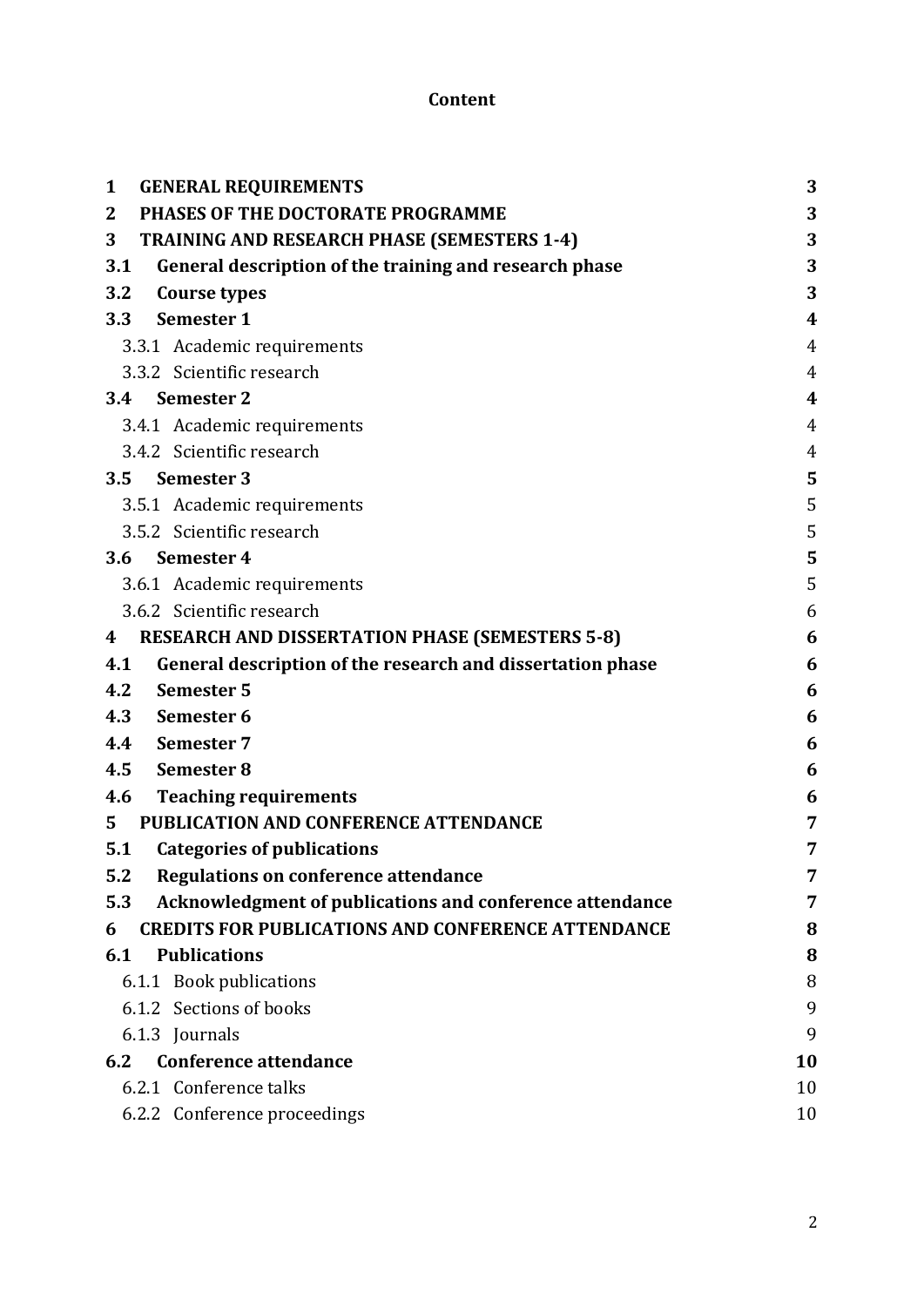## <span id="page-2-0"></span>**1 General requirements**

To obtain a pre-degree certificate in organised training a minimum of 240 credits must be gained by the end of semester 8 as follows:

- fulfilment of academic requirements: **minimum of 51 credits;**
- scientific research: **minimum of 170 credits;**
- teaching duties: **maximum of 12 credits.**

## <span id="page-2-1"></span>**2 Phases of the doctorate programme**

The doctorate programme consists of two successive phases:

- Semesters 1 to 4: training and research phase (hereinafter T&R phase);
- Semesters 5 to 8: research and dissertation phase (hereinafter R&D phase).

# <span id="page-2-2"></span>**3 Training and research phase (Semesters 1-4)**

# <span id="page-2-3"></span>**3.1 General description of the training and research phase**

The T&R phase consists of four active semesters, during which the doctoral candidate

- fulfils academic requirements (compulsory courses, elective courses and any optional courses chosen by the candidate) and
- completes research scheduled for each semester, the completion of which is confirmed by the supervisor

Furthermore, by the application deadline for the comprehensive examination the candidate is obliged to

- produce at least one publication in his field of research in a refereed journal and
- deliver a minimum of two conference talks in his field of research.

To conclude the T&R phase the candidate will take a comprehensive examination at the end of the fourth active semester.

Requirements for application for the comprehensive examination are included in the Doctoral Habilitation Regulations of the University and the Study and Exam Regulations.

# <span id="page-2-4"></span>**3.2 Course types**

*a)* Compulsory courses (6)

Offered in semesters 1 and 2; they are all obligatory. Completing these courses is a prerequisite for starting studies in semester 3.

Credit value: 5 credits / course.

Total credits to obtain: 30 credits.

*b)* Elective courses (17)

Offered in semesters 1-4. Two or three courses will be offered for each of the seven research fields. Candidates must register for and complete one course of their choice within each field of research.

Credit value: 3 credits / course.

Total credits to obtain: 21 credits.

*c)* Optional courses (4+2)

Offered in semesters 3-4. There are two types:

– Courses on the methodology and theory of research (4) Candidates may choose to register for one or more, or may decide not to register for any.

Credit value: 5 credits / course.

Total of optional credits: 0–20 credits.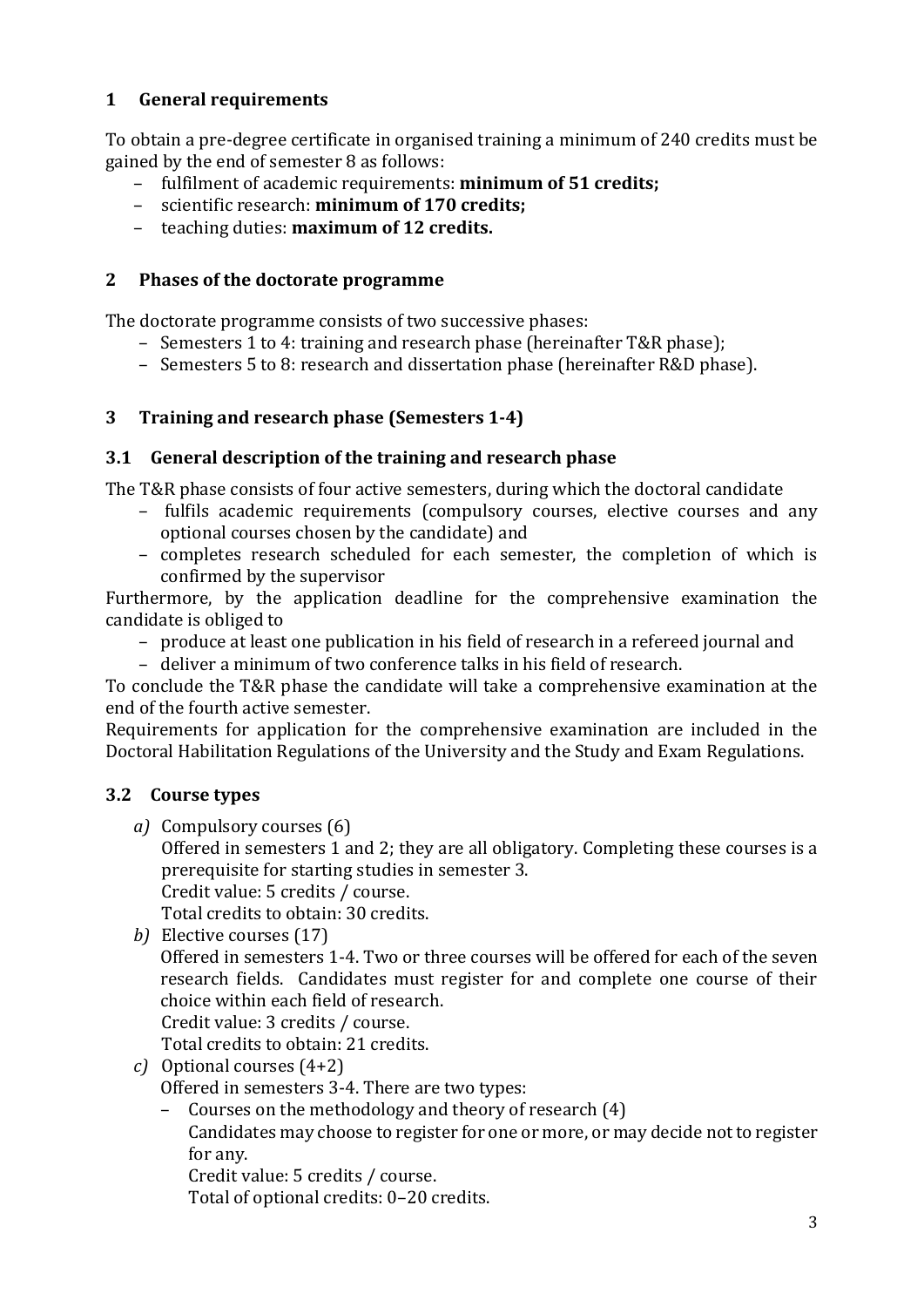– Teaching preparation courses (2)

Candidates may choose to register for one or two, or may decide not to register for any. However, credits for teaching can only be gained if candidates have completed teaching preparation courses in semesters 3-4. Credits gained for teaching preparation courses will be considered even if candidates do not perform any teaching activity.

Credit value: 4 credits / course.

Total of optional credits: 0–8 credits.

In case a candidate opts not to complete an optional course or perform sufficient or any teaching activity, missing credits may be obtained by producing publications or conference activity.

#### <span id="page-3-1"></span><span id="page-3-0"></span>**3.3 Semester 1**

*3.3.1 Academic requirements*

Compulsory courses:

- *a) The Concept, Subject and Components of Political Sciences*
- *b) The Foundations, Theory and Methodology of Scientific Research*
- *c) Science Metrics and Strategy of Publication*

Elective I.(completion of one course from electives of the field of *History of state and public administration*)

- *a) The History of Local Governments and Autonomies*
- *b) The Historical Constitution of Hungary*
- *c) Historical Approach in the Research of the State and Public Administration*

#### <span id="page-3-2"></span>*3.3.2 Scientific research*

Preparation of research proposal (5 credits)

Candidates prepare their research proposal using a framework provided. The research proposal must include the description of the relevance and importance of the topic chosen, research questions and/or hypotheses, theoretical framework, methodology used, new research outcome expected (minimum of 1 author's sheet)

#### <span id="page-3-4"></span><span id="page-3-3"></span>**3.4 Semester 2**

*3.4.1 Academic requirements*

Compulsory courses:

- *a) The Theory and Science of Public Administration*
- *b) Methods for Research in the State and Public Administration*
- *c) Theories of State and Governance*

#### Elective II. (completion of one course from electives of the field of *Legal studies)*:

- *a) New Trends in the jurisprudence of the 21st Century*
- *b) The Legal Entity of the State and Local Government*

#### <span id="page-3-5"></span>*3.4.2 Scientific research*

Preparation of the annotated bibliography of the research topic (5 credits)



3

5



3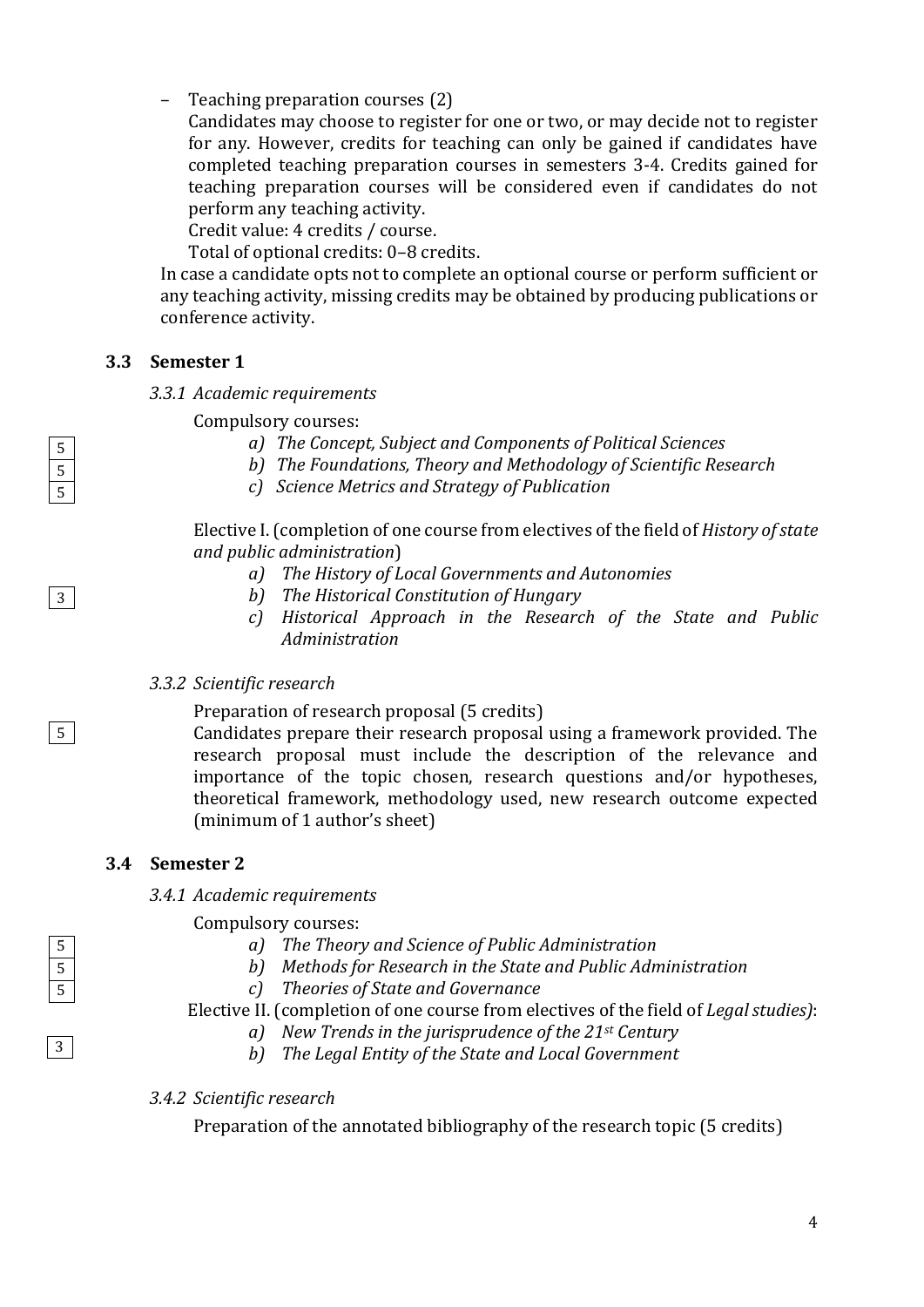Candidates are required to use a given framework to analyse and summarise the 30 most important Hungarian and foreign scientific literature sources related to their research topic, placing particular emphasis on the usability of each source and their relevance to the research topic (a minimum of 1500 keystrokes, altogether 1.5 author's sheets).

#### <span id="page-4-1"></span><span id="page-4-0"></span>**3.5 Semester 3**

5

3

3

3

5 5

5

 $|4|$ 

3

3

#### *3.5.1 Academic requirements*

Elective III. (completion of one course from electives of the field of *Public administration management and sociology*):

- *a) Geostrategy in the 21st Century*
- *b) Urban Management in the Information Society*

Elective IV. (completion of one course from electives of the field of *Economics*):

- *a) The Economics of Globalisation*
- *b) The Economics of Regional Integration*

Elective V. (completion of one course from electives of the field of *Public governance*):

- *a) The Scope and Efficiency of Modern Governance*
- *b) Democratic Control over Public Governance*
- *c) The Collapse and Rebuilding of the State*

Optional courses on research methodology and theory:

- *a) The History of Hungarian Public Administration with Special Regard to the 19th and 20th Centuries*
- *b) Empirical Methods of Analysis in Public Administration*

Optional teaching preparation course:

*a) Teaching methodology*

<span id="page-4-2"></span>*3.5.2 Scientific research*

Theoretical basis of the dissertation (5 credits)

Candidates prepare the theoretical basis of their dissertation with the help of a given framework, introducing the theoretical frameworks that underlie the research (minimum of 1.5 author's sheet).

#### <span id="page-4-4"></span><span id="page-4-3"></span>**3.6 Semester 4**

*3.6.1 Academic requirements*

Elective VI. (completion of one course from electives of the field of *International and European Studies*):

- *a) EU Research Methodology*
- *b) Current Issues in International Law*

Elective VII. (completion of one course from electives of the field of *Human resources in public administration*):

- *a) Career in the Civil Service*
- *b) Strategic Human Resources Management*
- *c) Psychology of Public Administration and Civil Service*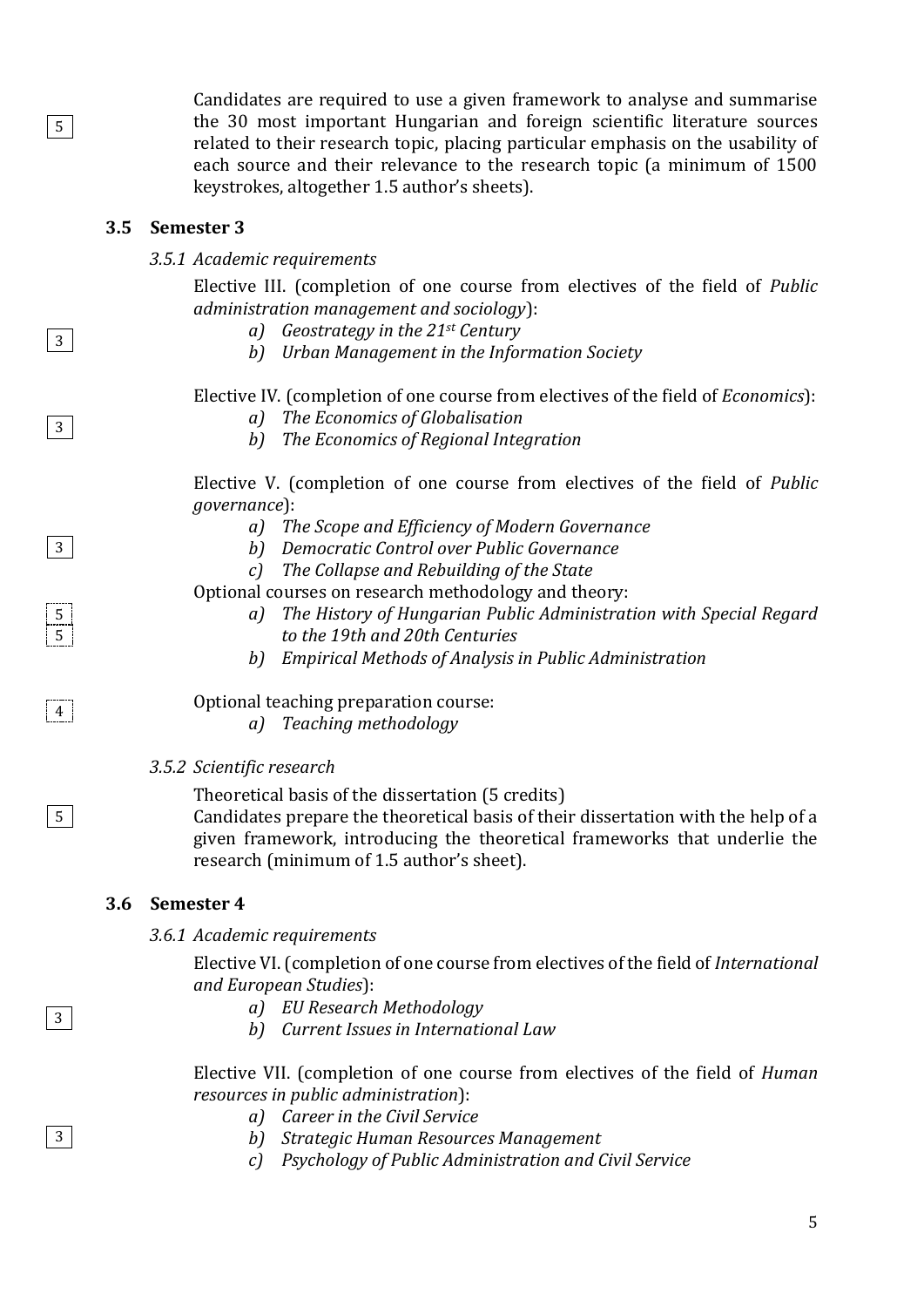Optional courses in methodology and theory of research:

- *a)* Systems of Public Administration, Comparative Public Administration
- *b) Approaches to Management and Organisation Theory*
- Optional courses for teaching:
	- *a) Presentation Skills*

# <span id="page-5-0"></span>*3.6.2 Scientific research*

 $|4|$ 

5 5

5

10

10

10

Creating the methodology of the dissertation (5 credits) Candidates prepare the methodology chapter of their dissertation with the help of a framework, introducing the research methods to be applied (minimum of 0.5 author's sheet).

# <span id="page-5-1"></span>**4 Research and dissertation phase (semesters 5-8)**

# <span id="page-5-2"></span>**4.1 General description of the research and dissertation phase**

In the R&D phase candidates

- engage in publication activity, as a result of which a total of at least four publications published in refereed journals will be produced by the end of semester 8, out of which at least one will be in a foreign language (the number of publications as a coauthor may not exceed 25% of the total number of publications);
- attend conferences, as a result of which they will have given at least six conference talks by the end of semester 8, at least two of them in a foreign language;
- submit completed sections of their dissertation to their supervisor in each semester and present them at the research forum;
- may choose to engage in teaching activity (provided teaching preparation courses have been completed)

# <span id="page-5-3"></span>**4.2 Semester 5**

Submission of one section of the dissertation of a minimum of 2 author's sheet's length to the supervisor and presentation of the section at the research forum (10 credits) 10

## <span id="page-5-4"></span>**4.3 Semester 6**

Submission of one section of the dissertation of a minimum of 2 author's sheet's length to the supervisor and presentation of the section at the research forum (10 credits)

# <span id="page-5-5"></span>**4.4 Semester 7**

Submission of one section of the dissertation of a minimum of 2 author's sheet's length to the supervisor and presentation of the section at the research forum (10 credits)

# <span id="page-5-6"></span>**4.5 Semester 8**

Presentation of the theses and the dissertation plan of at least 8 author's sheet's length and completed to at least 80% (10 credits)

# <span id="page-5-7"></span>**4.6 Teaching requirements**

Teaching can be performed in semesters 5-8. Classes may only be held in bachelor programmes in the research field of the candidate's choice– or a field related to that – with the permission of the head of department responsible.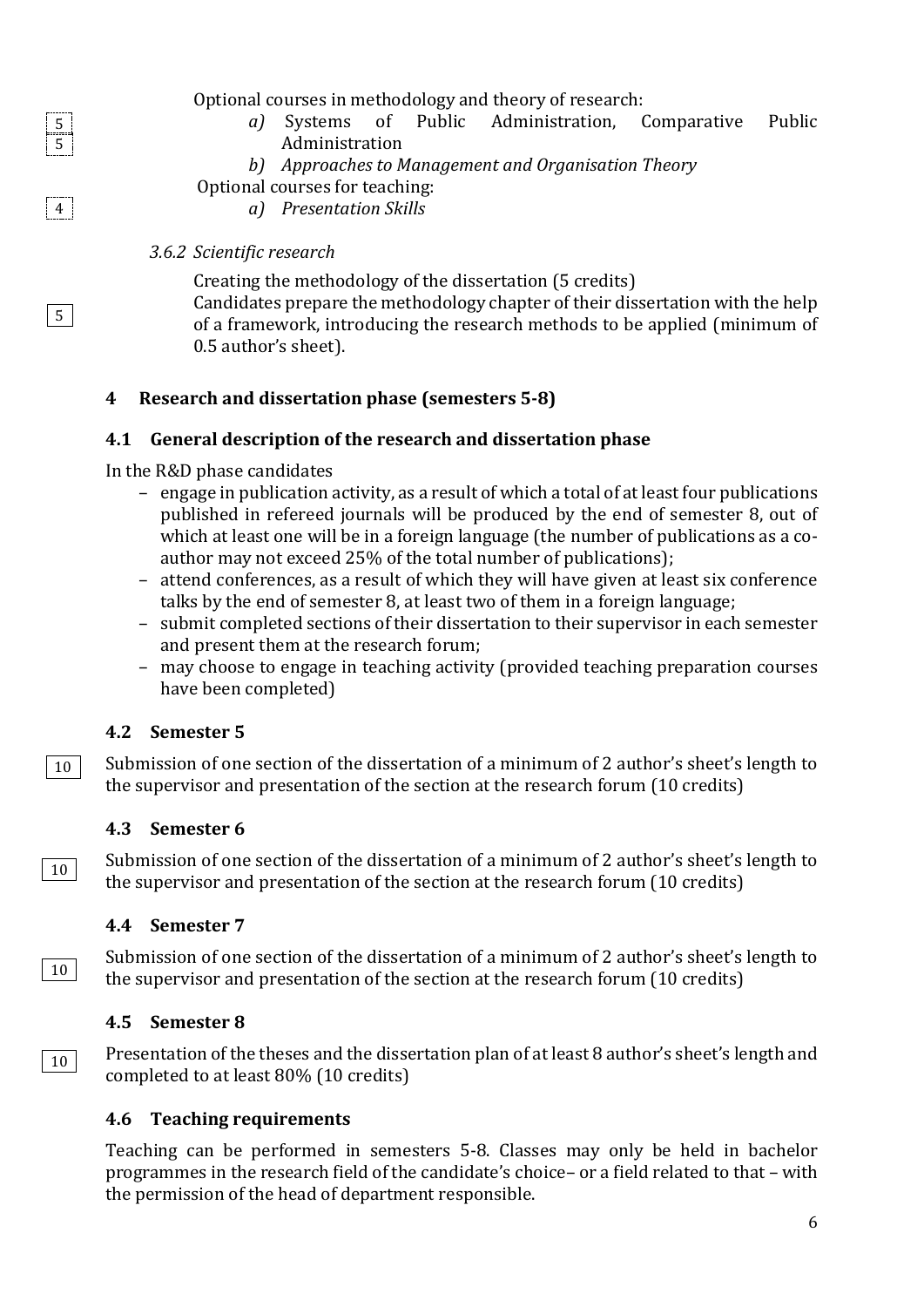Candidates gain 1 credit for four classes, but a maximum of 6 credits may be awarded in one semester. 12

A maximum of 12 credits may be awarded for teaching activity.

Candidates holding a teaching position may not be awarded credits for classes held at the university that employs them.

# <span id="page-6-0"></span>**5 Publication and conference attendance**

# <span id="page-6-1"></span>**5.1 Categories of publications**

Categorisation of publications is based on the system established by the Bibliography Committee of the Collection of Hungarian Professional Works (Magyar Tudományos Művek Tára (MTMT)). In situations of doubt, the head of the Doctoral School of Public Administration Sciences decides on the category.

# <span id="page-6-2"></span>**5.2 Regulations on conference attendance**

A public scientific event organised by a professional organisation or an institution of higher education, whose programme is available on the internet, may be regarded as a conference. Forms of conference participation:

- *a)* holding a conference talk
- *b)* publishing a conference talk in the conference proceedings

In case the talk is published in the conference proceeding, credits are not awarded for holding the talk but for the publication of the talk in the conference proceedings.

If the proceeding includes the abstract of the talk, credits can only be awarded for the proceeding.

Publishing a talk in the conference proceedings is not considered a publication.

# <span id="page-6-3"></span>**5.3 Acknowledgment of publications and conference attendance**

Publications and conference attendance are acknowledged at the end of each semester with the help of a format provided (credit acknowledgment form). Publications and conference attendance of the candidate will be awarded credits by the supervisor, considering the maximum credit values established in point 6.

Candidates are required to electronically attach to the credit acknowledgment form:

*a)* in case of a publication

*aa)* the location of the publication in the MTMT

*ab)* in case of a publication not yet published but accepted for publication, the authentic declaration of acceptance from the publisher

*ac)* in case of a publication published as a co-author, the declaration of co-authoring including the proportion of participation (in this case, credits will be awarded based on the proportion of participation)

- *b)* in case of a conference talk, the certificate issued by the organiser confirming the talk has been held
- *c)* in case of a conference proceeding
	- *ca)* the location of the proceeding in the MTMT
	- *cb)* in case of a proceeding not yet published but accepted for publication, the authentic declaration of acceptance from the publisher

A publication written jointly with the supervisor is not regarded as publication as a coauthor in terms of awarding credits.

A publication or scientific activity may only be acknowledged once and in one category during the entire length of the programme.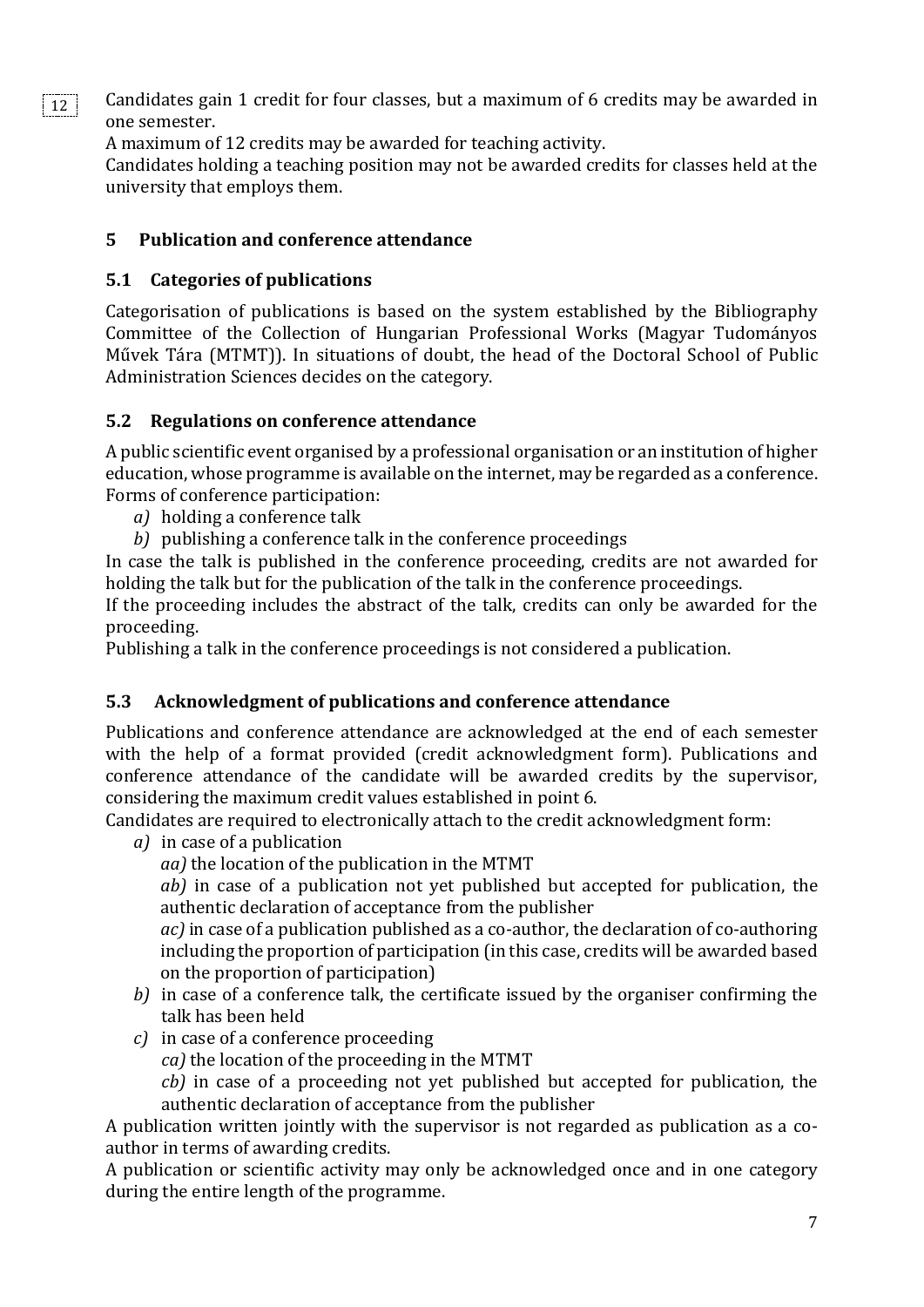#### <span id="page-7-0"></span>**6 Credits for publications and conference attendance**

The tables below include the maximum number of credits that may be awarded for each publication (in case attendance is 100%). It must be considered that 1 credit includes an average of 30 academic hours (section 24 §108 act CCIV of 2011 on National Higher Education).

## <span id="page-7-1"></span>**6.1 Publications**

#### *6.1.1 Book publications*

<span id="page-7-2"></span>

|                                          | <b>Published in Hungary</b> |                 |                        |                 | <b>Published abroad</b> |                 |                        |                 |
|------------------------------------------|-----------------------------|-----------------|------------------------|-----------------|-------------------------|-----------------|------------------------|-----------------|
|                                          | In Hungarian                |                 | In another<br>language |                 | In Hungarian            |                 | In another<br>language |                 |
|                                          | Refereed                    | Not<br>refereed | Refereed               | refereed<br>Not | Refereed                | refereed<br>Not | Refereed               | Not<br>refereed |
| <b>Professional book or</b><br>monograph | 40                          | 13              | 53                     | 18              | 48                      | 16              | 80                     | 27              |
| <b>University course</b><br><b>book</b>  | 33                          | 11              | 44                     | 15              | 40                      | 13              | 66                     | 22              |
| <b>Occasional paper</b>                  | 20                          | 7               | 27                     | 9               | 24                      | 8               | 40                     | 13              |

Participation as an editor awards the third of the above credits.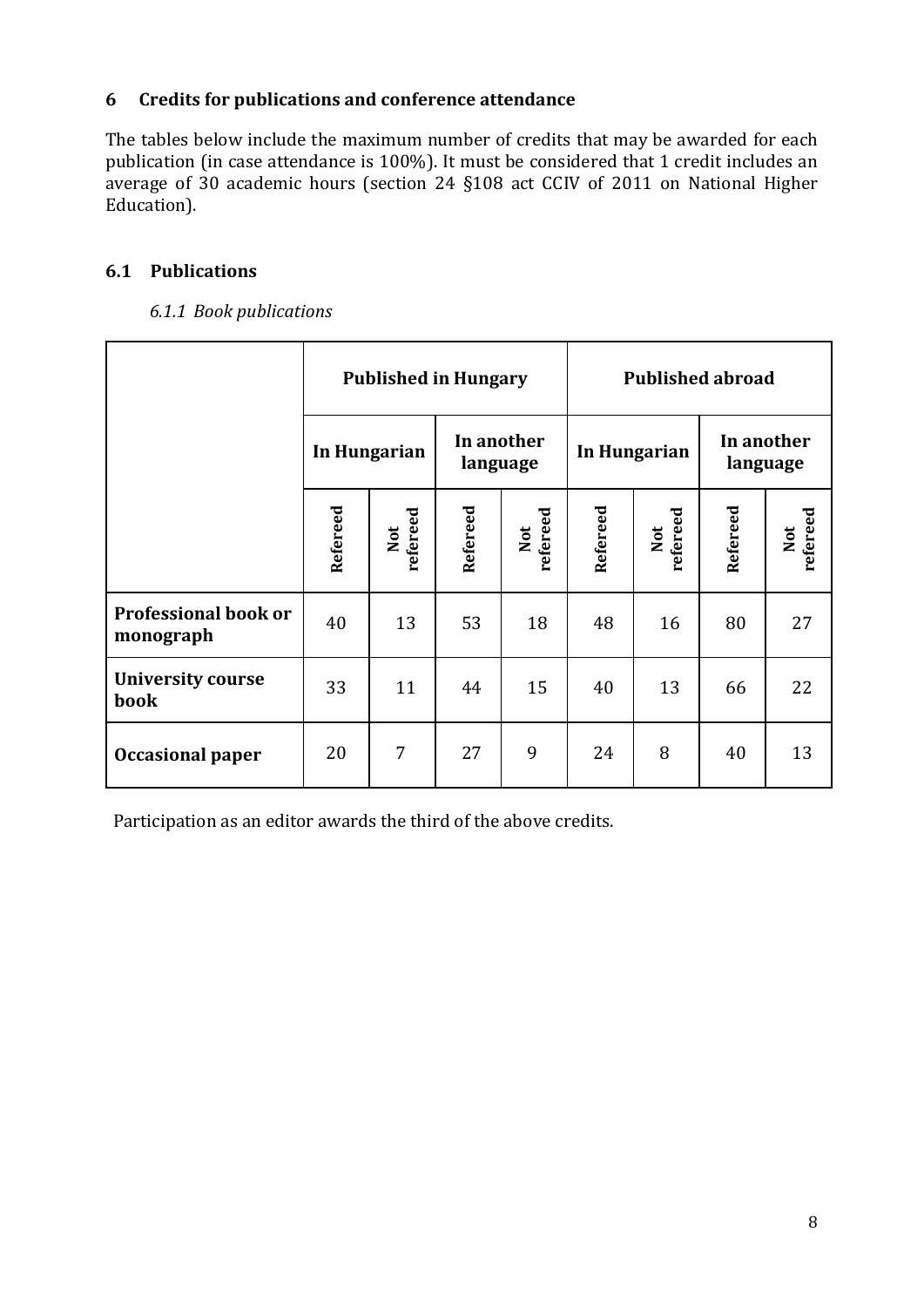# *6.1.2 Sections of books*

<span id="page-8-0"></span>

|                                          | <b>Published in Hungary</b> |                 |                        |                 | <b>Published abroad</b> |                 |                        |                 |  |
|------------------------------------------|-----------------------------|-----------------|------------------------|-----------------|-------------------------|-----------------|------------------------|-----------------|--|
|                                          | In Hungarian                |                 | In another<br>language |                 | In Hungarian            |                 | In another<br>language |                 |  |
|                                          | Refereed                    | refereed<br>Not | Refereed               | refereed<br>Not | Refereed                | refereed<br>Not | Refereed               | refereed<br>Not |  |
| Academic paper                           | 12                          | 4               | 16                     | 5               | 14                      | 5               | 24                     | 8               |  |
| <b>Chapter of a book</b>                 | 12                          | 4               | 16                     | 5               | 14                      | 5               | 24                     | 8               |  |
| <b>Chapter of a course</b><br>book       | 10                          | 3               | 13                     | 4               | 12                      | $\overline{4}$  | 20                     | 7               |  |
| <b>Reference entry</b>                   | 5                           | $\overline{2}$  | 7                      | $\overline{2}$  | 6                       | $\overline{2}$  | 10                     | 3               |  |
| <b>Section of an</b><br>occasional paper | 10                          | 3               | 13                     | 4               | 12                      | 4               | 20                     | 7               |  |

# *6.1.3 Journals*

<span id="page-8-1"></span>

|                          | <b>Published in Hungary</b> |                 |                        |                 | <b>Published abroad</b> |                 |                        |                 |  |
|--------------------------|-----------------------------|-----------------|------------------------|-----------------|-------------------------|-----------------|------------------------|-----------------|--|
|                          | In Hungarian                |                 | In another<br>language |                 | In Hungarian            |                 | In another<br>language |                 |  |
|                          | Refereed                    | refereed<br>Not | Refereed               | refereed<br>Not | Refereed                | refereed<br>Not | Refereed               | Not<br>refereed |  |
| <b>Article</b>           | 15                          | 5               | 20                     | 7               | 18                      | 6               | 30                     | 10              |  |
| <b>Review paper</b>      | 10                          | 3               | 13                     | 4               | 12                      | 4               | 20                     | 7               |  |
| <b>Note</b>              | 5                           | $\overline{2}$  | 7                      | $\overline{2}$  | 6                       | $\overline{2}$  | 10                     | 3               |  |
| <b>Review</b>            | 5                           | $\overline{2}$  | 7                      | 2               | 6                       | $\overline{2}$  | 10                     | 3               |  |
| Conference<br>proceeding | 5                           | $\overline{2}$  | 7                      | $\overline{2}$  | 6                       | $\overline{2}$  | 10                     | 3               |  |